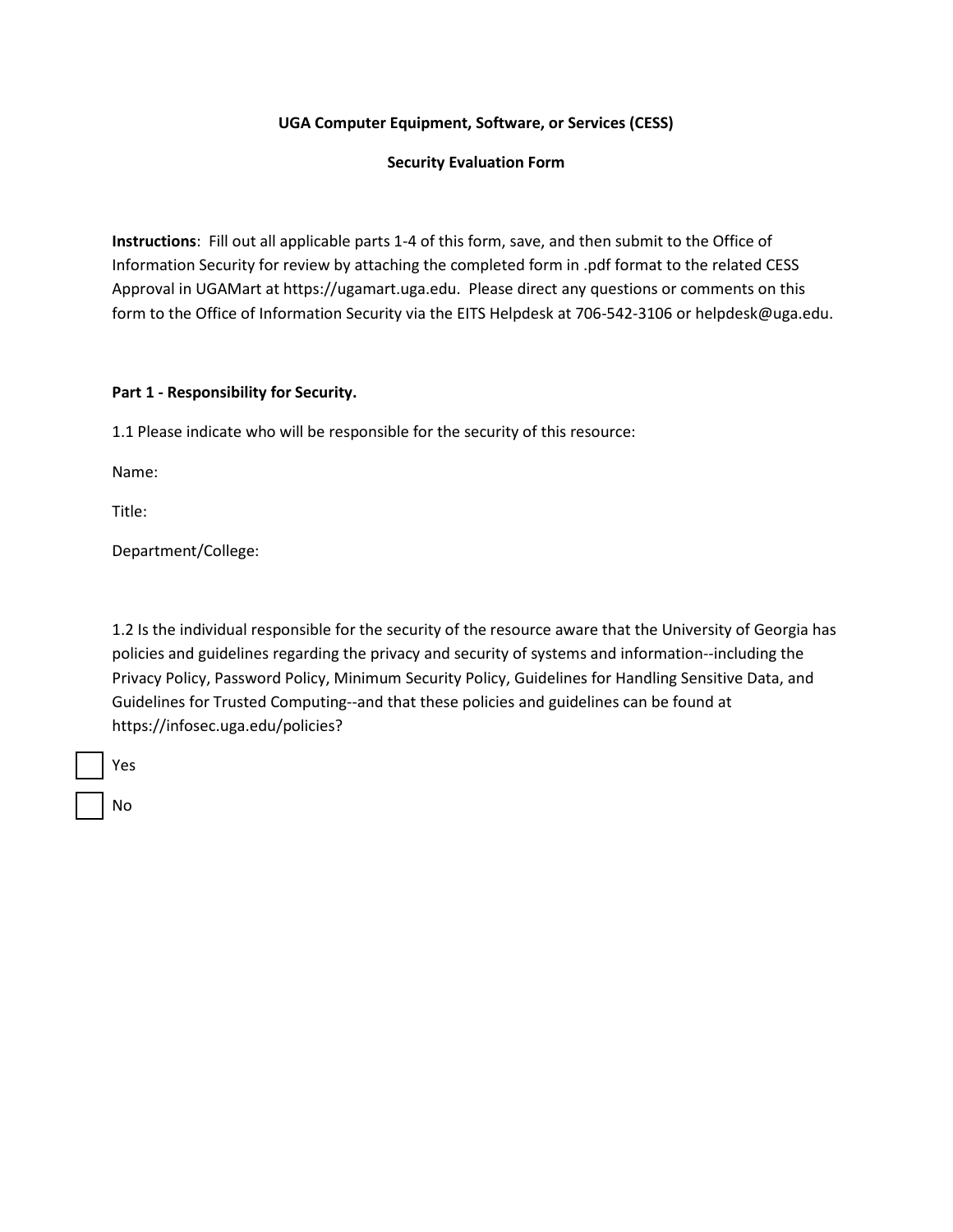**Part 2 - Sensitive Information.** If the resource will process, store, or transmit Sensitive Information as defined in the University's Information Classification Standard, complete Part 2 to describe the Sensitive Information and the security plan for protecting it. Otherwise, skip to Part 3 and leave the questions in Part 2 blank.

2.1 What type of sensitive information? (check all that apply)

Social Security Numbers

Financial Account Numbers and Information (GLBA)

Credit Card Numbers or Transactions (PCI DSS)

Patient Health Information (HIPAA)

Student Records (FERPA)

Human Subjects Research

Other :

2.2 How will the resource handle the sensitive information? (check all that apply)

Stores sensitive information

Processes sensitive information

Transmits sensitive information

2.3 How much sensitive information will the resource potentially store? If the resource will not store sensitive information, how much will it process or transmit annually? (check one)

0 - 1,000 records

1,000 -10,000 records

10,000 - 50,000 records

50,000 – 100,000 records

100,000+ records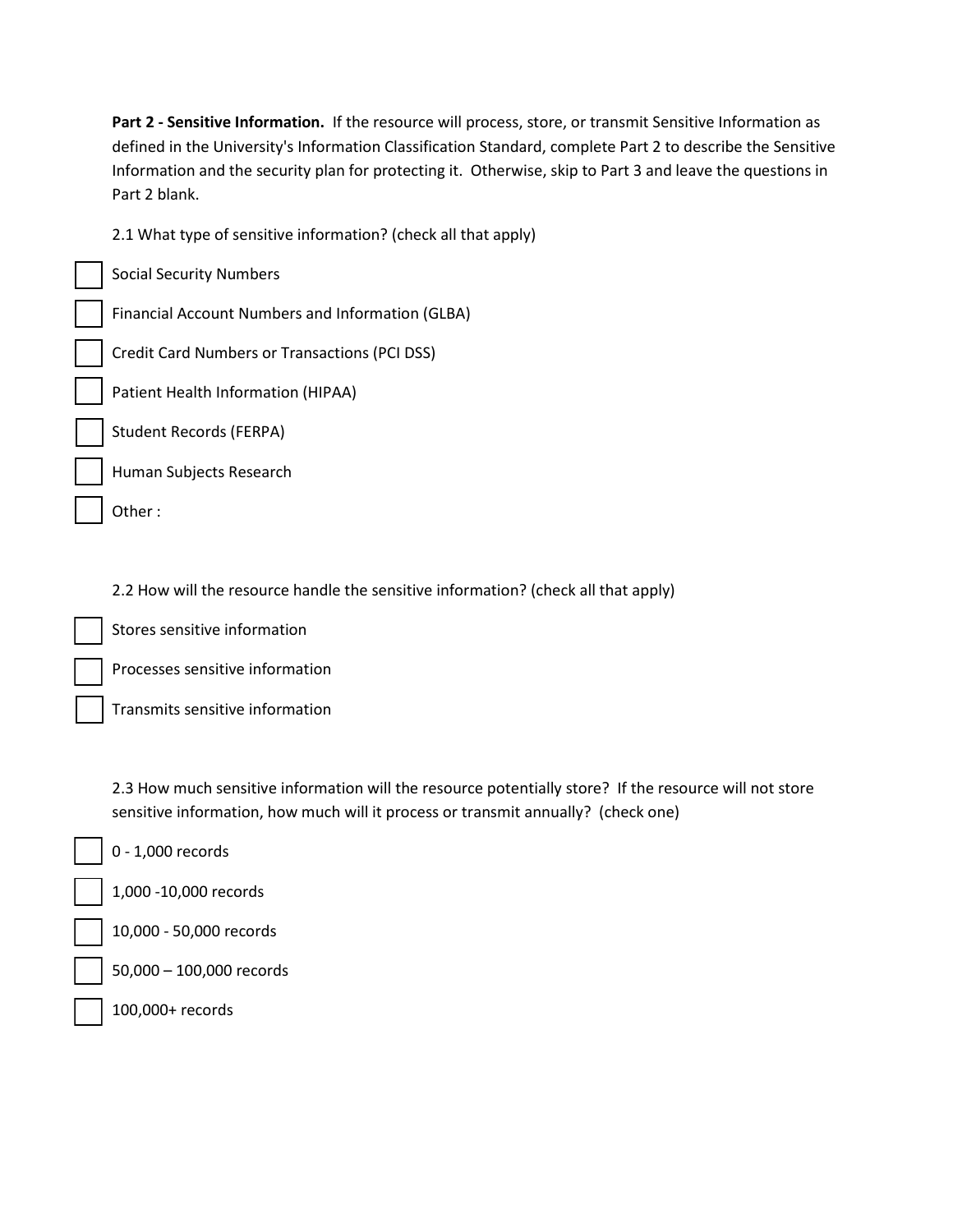2.4 Briefly describe the security plan for this CESS resource. Include the various administrative, technical, and physical safeguards that comprise the security plan. The following are examples of common safeguards.

Administrative: departmental security policies and standards, background checks, procedures for updating accounts and access, procedures for secure disposal/surplus, separation of duties, risk assessments, compliance efforts, etc.

Technical: firewalls, limited network access/ports, routine vulnerability scanning, patch management, change management, encryption, logging and monitoring, etc.

Physical: lockable doors and windows, security cameras, card swipe access, environmental controls, security cables and locks, etc.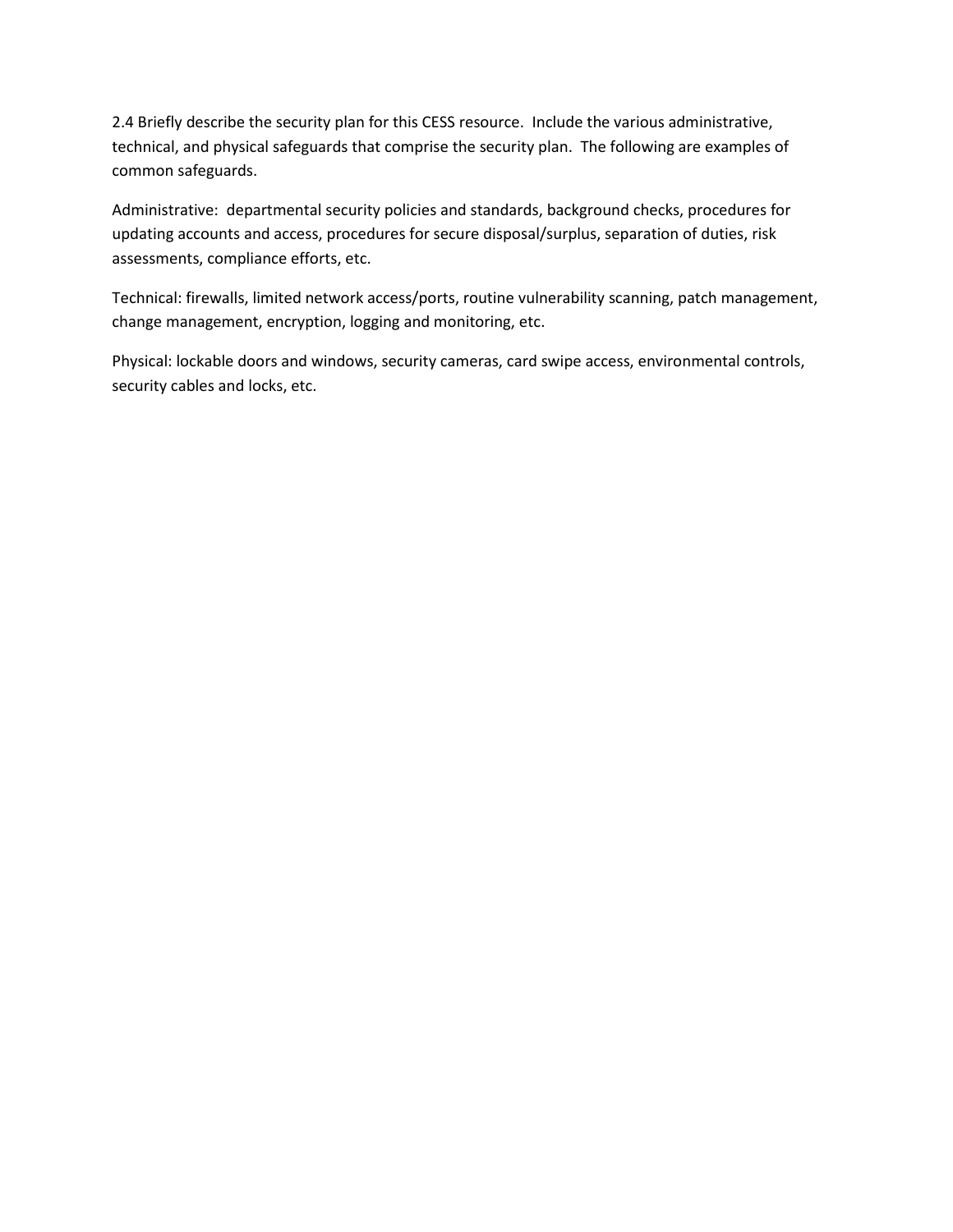| <b>Part 3 - Critical Systems.</b> If the resource can be classified as a Critical System as defined in the |
|------------------------------------------------------------------------------------------------------------|
| University's Information Classification Standard, complete Part 3 to describe the critical nature of the   |
| resource and any contingency plans that exist. Otherwise, skip to Part 4 and leave the questions in Part   |
| 3 blank.                                                                                                   |

3.1 Impact. What are the categories of impact to the University if resource became unavailable. (check all that apply)

Risk to Life: loss of availability will create increased risk to life or otherwise create risk to individuals (e.g. health care information or emergency notification system)

Mission Risk: loss of availability or downtime would preclude the University of Georgia from accomplishing any of its core functions or its mission.

Compliance Risk: availability is mandated by law or required by contract.

Reputation Risk: loss of availability will cause significant damage to University reputation.

Financial Risk: loss of availability will cause the University to incur significant costs or lost revenues.

Other:

3.2 Maximum Tolerable Downtime. How much time could the resource be unavailable before impacting the University? (check one)

 $<$  1 day

Days

Weeks

Months

3.3 Recovery Time Objective. What is the approximate desired timeframe for recovering the resource if it were to become unavailable? (check one)

| 1 hour       |
|--------------|
| 1 day        |
| 1 week       |
| 30 days      |
| over 30 days |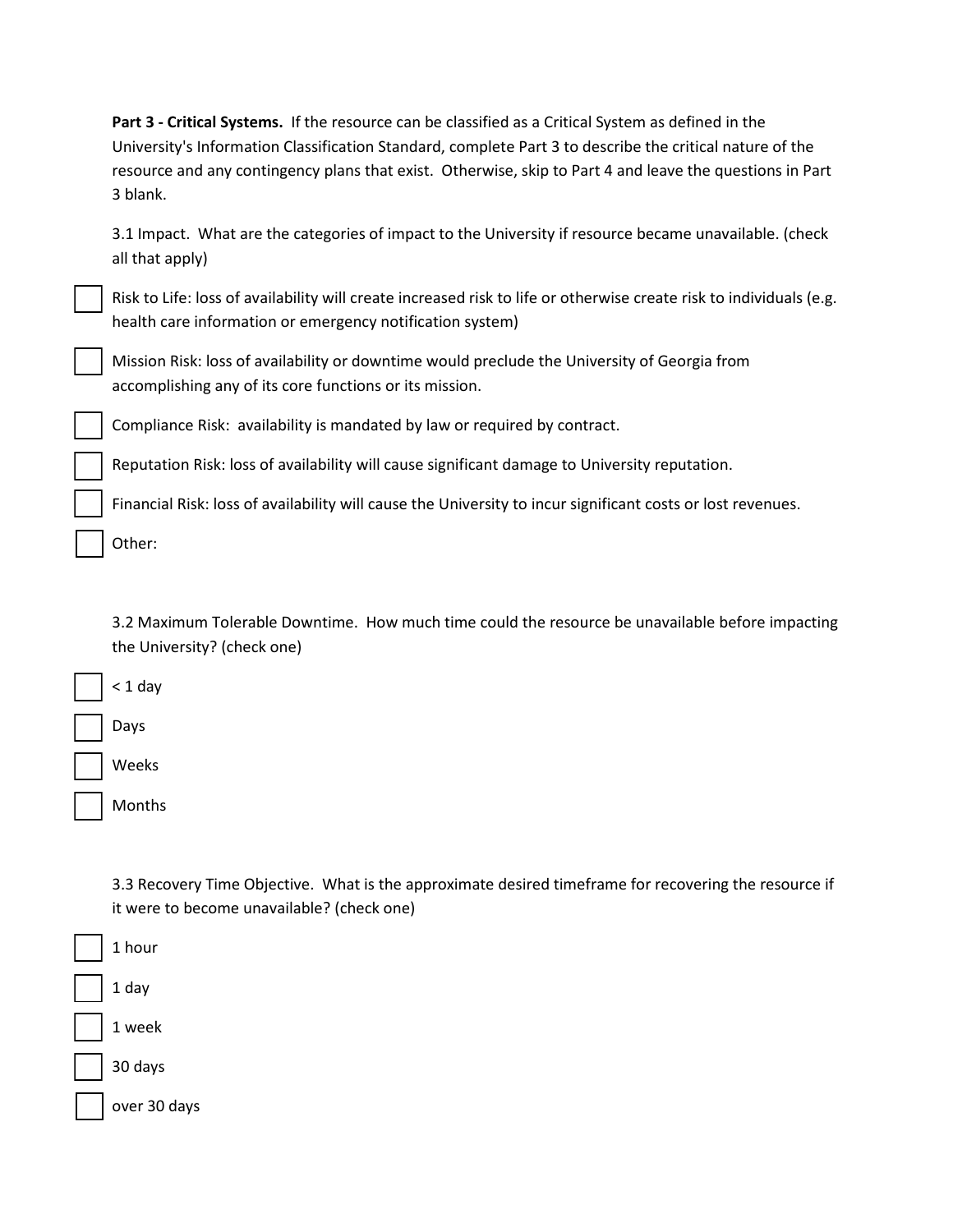3.4 Briefly describe the contingency plan or disaster recovery plan that will be used to recover the resource if it becomes temporarily unavailable. Be sure to include preventative safeguards (e.g. uninterruptible power supplies, backup generators, fire suppression, backups of data, redundant systems, etc.), recovery strategies (e.g. recover from backup, recover from an alternate site, equipment replacement, etc.), and strategies for testing the plan (e.g. tabletop exercises, functional exercises, simulations, etc.). For security purposes, do not include any specific information regarding names or locations of any recovery facilities or systems.